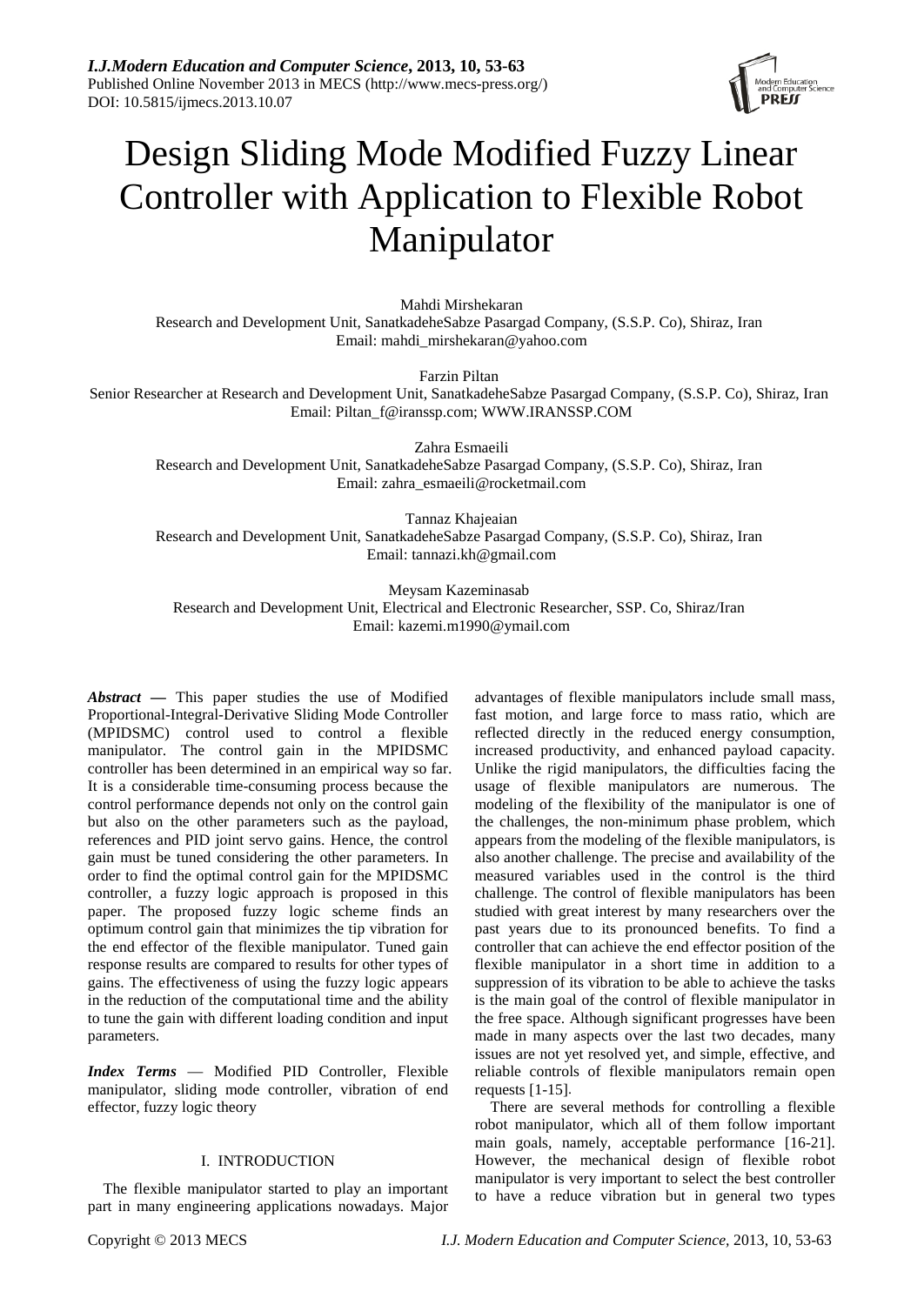schemes can be presented, namely, a joint space control schemes and an operation space control schemes[13-23]. One of the simplest ways to analysis control of multiple Degrees Of Freedom (DOF) flexible robot manipulator is analyzed each joint separately such as SISO systems and design an independent joint controller for each joint. In this methodology, the coupling effects between the joints are modeled as disturbance inputs. To make this controller, the inputs are modeled as: total velocity/displacement and disturbance. Design a controller with the same formulation and different coefficient, low cost hardware and simple structure controller are some of most important independent-joint space controller advantages. In the absence of robot knowledge, proportional-integralderivative (PID) may be the best controller, because it is model-free, and its parameters can be adjusted easily and separately [24-36]. And it is the most used in flexible robot manipulators. In order to remove steady-state error caused by uncertainties and noise, the integrator gain has to be increased. This leads to worse transient performance, even destroys the stability. The integrator in a PID controller also reduces the bandwidth of the closed-loop system. PD control guarantees stability only when the PD gains tend to infinity, the tracking error does not tend to zero when friction and gravity forces are included in the flexible robot manipulator dynamics [38-69]. Modelbased compensation for PD control is an alternative method to substitute PID control [10-28], such as adaptive gravity compensation [11-33], desired gravity compensation [16-49], and PD+ with position measurement [18-69]. They all needed structure information of the robot gravity. Some nonlinear PD controllers can also achieve asymptotic stability, for example PD control with time-varying gains [5], PD control with nonlinear gains [6], and PD control with feedback linearization compensation [8]. But these controllers are complex; many good properties of the linear PID control do not exist because these controllers do not have the same form as the industrial PID. Nonlinear controllers divided into six groups, namely, feedback linearization (computed-torque control), passivity-based control, sliding mode control (variable structure control), artificial intelligence control, Lyapunov-based control and adaptive control[10-69]. Sliding mode controller (SMC) is a powerful nonlinear controller which has been analyzed by many researchers especially in recent years. This theory was first proposed in the early 1950 by Emelyanov and several co-workers and has been extensively developed since then with the invention of high speed control devices [12]. The main reason to opt for this controller is its acceptable control performance in wide range and solves two most important challenging topics in control which names, stability and robustness [7, 17-48]. Sliding mode control theory for control of **flexible** robot manipulator was first proposed in 1978 by Young to solve the set point problem ( $\dot{q}_d = 0$ ) by discontinuous method in the following form;

$$
\tau_{(q,t)} = \begin{cases} \tau_i^+(q,t) & \text{if } S_i > 0 \\ \tau_i^-(q,t) & \text{if } S_i < 0 \end{cases}
$$
 (1)

where  $S_i$  is sliding surface (switching surface),  $i =$ 1,2, ... ..., *n* for *n*-DOF flexible robot manipulator,  $\tau_i(q,t)$ is the  $i<sup>th</sup>$  torque of joint. In recent years, artificial intelligence theory has been used in sliding mode control systems. Neural network, fuzzy logic and neuro-fuzzy are synergically combined with nonlinear classical controller and used in nonlinear, time variant and uncertain plant (e.g., robot manipulator). Fuzzy logic controller (FLC) is one of the most important applications of fuzzy logic theory. This controller can be used to control nonlinear, uncertain, and noisy systems. This method is free of some model techniques as in model-based controllers. As mentioned that fuzzy logic application is not only limited to the modeling of nonlinear systems [31-45] but also this method can help engineers to design a model-free controller. Control robot arm manipulators using modelbased controllers are based on manipulator dynamic model. These controllers often have many problems for modeling. Conventional controllers require accurate information of dynamic model of robot manipulator, but most of time these models are MIMO, nonlinear and partly uncertain therefore calculate accurate dynamic model is complicated [32]. The main reasons to use fuzzy logic methodology are able to give approximate recommended solution for uncertain and also certain complicated systems to easy understanding and flexible. Fuzzy logic provides a method to design a model-free controller for nonlinear plant with a set of IF-THEN rules [22-69]. Normal combinations of fuzzy logic methodology (FLM) and modified PID sliding mode controller (MPIDSMC) are to apply fuzzy parallel compensator at the same time [22-45], while FLM compensates the control error, MPIDSMC reduce the error of fuzzy inference system such that the final tracking error is asymptotically stable [12-38]. This paper is organized as follows; second part focuses on the modeling dynamic formulation based on Lagrange methodology, fuzzy logic methodology and computed torque controller to have a robust control. Third part is focused on the methodology which can be used to reduce the error, increase the performance quality and increase the robustness and stability. Simulation result and discussion is illustrated in forth part which based on trajectory following and disturbance rejection. The last part focuses on the conclusion and compare between this method and the other ones.

## II.THEORY

**Dynamic Formulation of Flexible Robot Manipulator:** It can be evinced from the force expressions that the total input forces acting on each module can be resolved into an additive component along the direction of extension and a subtractive component that results in a torque. For the first module, there is an additional torque produced by forces in the third module.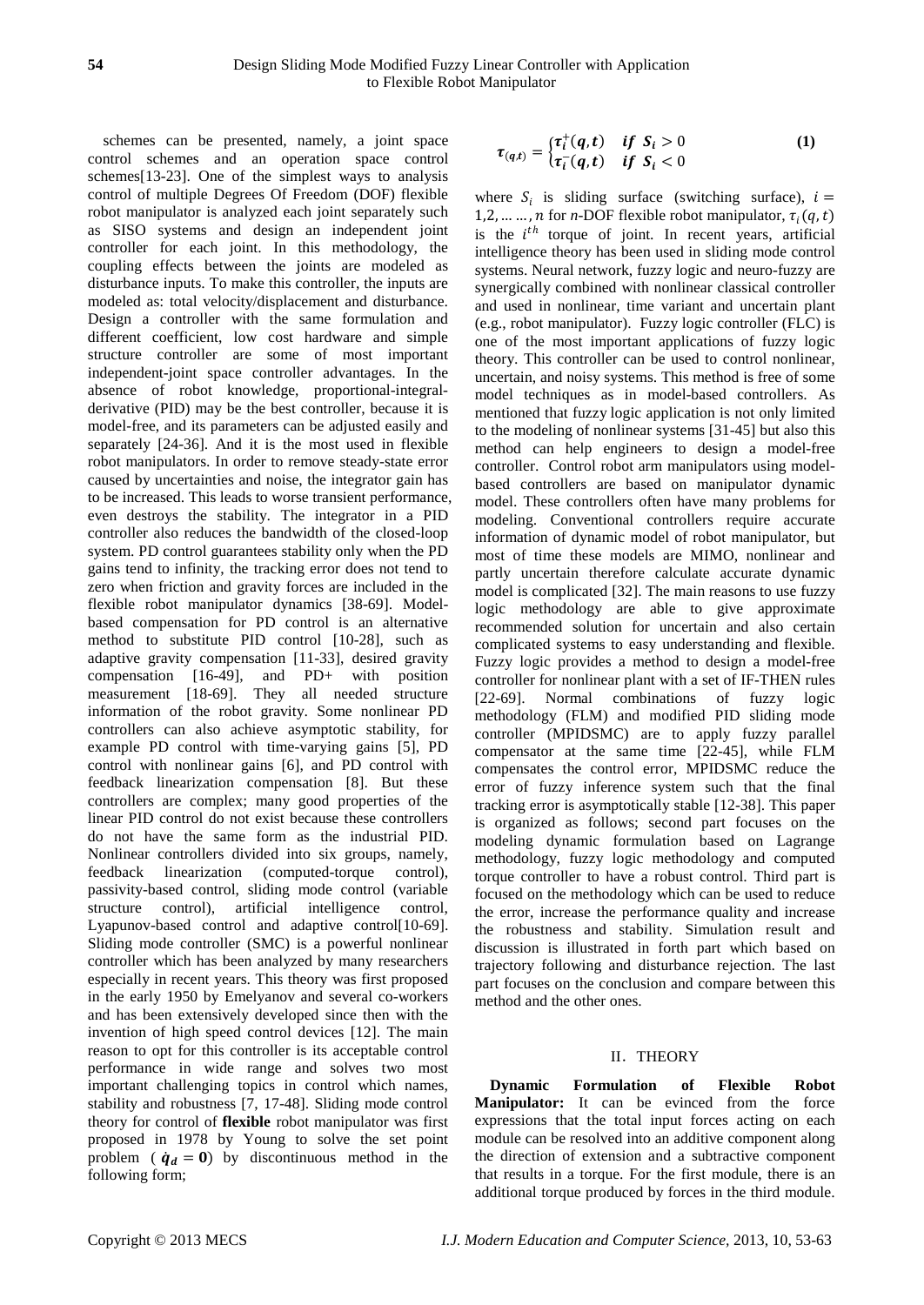The model resulting from the application of Lagrange's equations of motion obtained for this system can be represented in the form

$$
F_{coeff} \underline{\tau} = D\left(\underline{q}\right) \underline{\ddot{q}} + C\left(\underline{q}\right) \underline{\dot{q}} + G\left(\underline{q}\right) \tag{2}
$$

where  $\tau$  is a vector of input forces and q is a vector of generalized co-ordinates. The force coefficient matrix  $F_{coeff}$  transforms the input forces to the generalized forces and torques in the system. The inertia matrix,  $D$  is composed of four block matrices. The block matrices that correspond to pure linear accelerations and pure angular accelerations in the system (on the top left and on the bottom right) are symmetric. The matrix  $C$  contains coefficients of the first order derivatives of the generalized co-ordinates. Since the system is nonlinear, many elements of  $C$  contain first order derivatives of the generalized co-ordinates. The remaining terms in the dynamic equations resulting from gravitational potential energies and spring energies are collected in the matrix  $G$ . The coefficient matrices of the dynamic equations are given below [46-55],

|  | $Fcoeff =$ |                                 |                                                                                                                                                                                                                                                                                                                                                            | 3) |
|--|------------|---------------------------------|------------------------------------------------------------------------------------------------------------------------------------------------------------------------------------------------------------------------------------------------------------------------------------------------------------------------------------------------------------|----|
|  |            | $cos(\theta_1)$ $cos(\theta_1)$ |                                                                                                                                                                                                                                                                                                                                                            |    |
|  |            |                                 | $\begin{bmatrix} cos(\theta_1 + \theta_2) \\ cos(\theta_2) \end{bmatrix}$<br>$\begin{bmatrix} 1 & 1 & cos(\theta_1) & cos(\theta_1) & cos(\theta_1+\theta_2) & cos(\theta_1+\theta_2) \\ 0 & 0 & 1 & 1 & cos(\theta_2) & cos(\theta_2) \\ 0 & 0 & 0 & 0 & 1 & 1 \\ 1/2 & -1/2 & 1/2 & -1/2 & 1/2+s_2 sin(\theta_2) & -1/2+s_2 sin(\theta_2) \end{bmatrix}$ |    |
|  |            |                                 |                                                                                                                                                                                                                                                                                                                                                            |    |
|  |            |                                 |                                                                                                                                                                                                                                                                                                                                                            |    |
|  |            |                                 |                                                                                                                                                                                                                                                                                                                                                            |    |

| $D(q) =$                                                                            |                                           |                             |                                                                                       |                                                      |          |
|-------------------------------------------------------------------------------------|-------------------------------------------|-----------------------------|---------------------------------------------------------------------------------------|------------------------------------------------------|----------|
| $m_1 + m_2$<br>$+m3$                                                                | $m_2cos(\theta_1)$<br>$+m_2cos(\theta_1)$ | $m_3cos(\theta_1+\theta_2)$ | $-m_2s_2sin(\theta_1)$<br>$-m_3s_2sin(\theta_1)$<br>$-m_3s_3sin(\theta_1+\theta_2)$   | $-m_3s_3sin(\theta_1+\theta_2)$ 0                    |          |
| $m_2cos(\theta_1)$<br>$+m_3cos(\theta_1)$                                           | $m_2 + m_3$                               | $m_2cos(\theta_2)$          | $-\pmb{m}_3\pmb{s}_3\pmb{sin}(\pmb{\theta}_2)$                                        | $-m_3s_3sin(\theta_2)$                               | $\bf{0}$ |
| $m_3cos(\theta_1+\theta_2)$                                                         | $m_3cos(\theta_2)$                        | $m_{\lambda}$               | $m_3s_3sin(\theta_2)$                                                                 | $\Omega$                                             | $\bf{0}$ |
| $-m_2s_2sin(\theta_1)$<br>$-m_3s_2sin(\theta_1)$<br>$-m_3s_3sin(\theta_1+\theta_2)$ | $-m_3s_3sin(\theta_2)$                    | $m_3s_2sin(\theta_2)$       | $m_2s_2^2 + I_1 + I_2$<br>$+I_3 + m_3s_2^2 + m_3s_3^2$<br>+2 $m_3s_3cos(\theta_2)s_2$ | $I_2 + m_3 s_3^2 + I_3$<br>$+m_3s_3cos(\theta_2)s_2$ | $I_3$    |
| $-m_3s_3sin(\theta_1+\theta_2)$ $-m_3s_3sin(\theta_2)$                              |                                           | $\bf{0}$                    | $I_2 + m_3 s_3^2 + I_3$<br>$+m$ , s, cos( $A$ ) s, I                                  | $I_2 + m_3 s_3^2 + I_3$                              | $I_3$    |

 $0$  1/2  $-1/2$  1/2  $1/2$   $-1/2$ <br>0 0 0 1/2  $-1/2$ 0 0 0 0  $1/2$  −1/2 J

L

⎣

$$
C\left(\underline{q}\right) = \tag{5}
$$

0 0 0  $I_3$   $I_3$   $I_3$ 

 $+m_3s_3cos(\theta_2)s_2I$   $I_2 + m_3s_3$ 

 $\mathbf{L}$ 

**(4)**

| $c_{11} + c_{21}$            | $-2m_2\sin(\theta_1)\dot{\theta}_1$<br>$-2m_3\sin(\theta_1)\dot{\theta}_1$                          | $-2m_3\sin(\theta_1+\theta_2)$<br>$(\dot{\theta}_1 + \dot{\theta}_2)$                                      | $-m_2s_2$<br>$cos(\theta_1)(\dot{\theta}_1)$<br>$+(1/2)(c_{11}+c_{21})$<br>$-m_3s_2$<br>$cos(\theta_1)(\dot{\theta}_1)$<br>$-m_3s_3$<br>$cos(\theta_1 + \theta_2)(\dot{\theta}_1)$ | $-m_3s_3\sin(\theta_1+\theta_2)$                                                              | $\bf{0}$                         |
|------------------------------|-----------------------------------------------------------------------------------------------------|------------------------------------------------------------------------------------------------------------|------------------------------------------------------------------------------------------------------------------------------------------------------------------------------------|-----------------------------------------------------------------------------------------------|----------------------------------|
| $\bf{0}$                     | $c_{12} + c_{22}$                                                                                   | $-2m_3\sin(\theta_2)$<br>$(\dot{\theta}_1 + \dot{\theta}_2)$                                               | $-m_3s_3(\dot{\theta}_1)$<br>$+(1/2)$<br>$(c_{12} + c_{22})$<br>$-m_3s_2(\dot{\theta}_1)$<br>$-m_3s_3$<br>$cos(\theta_2)(\dot{\theta}_1)$                                          | $-2m_3s_3$<br>$cos(\theta_2)(\dot{\theta}_1)$<br>$-m_3s_3$<br>$cos(\theta_2)(\dot{\theta}_2)$ | $\bf{0}$                         |
| $\bf{0}$                     | $2m_3\sin(\theta_2)(\dot{\theta}_1)$                                                                | $c_{13} + c_{23}$                                                                                          | $-m_3s_3s_2$<br>$cos(\theta_2)(\dot{\theta}_1)$<br>$-m_3s_3(\dot{\theta}_1)$                                                                                                       | $-2m_3s_3(\dot{\theta}_1)$<br>$-m_3s_3(\dot{\theta}_2)$                                       | (1/2)<br>$(c_{13} + c_{23})$     |
| (1/2)<br>$(c_{11} + c_{21})$ | $2m_3s_3cos(\theta_2)(\dot{\theta}_1)$<br>$-2m_3s_2(\dot{\theta}_1)$<br>+2 $m_2s_2(\dot{\theta}_1)$ | $2m_3s_3(\dot{\theta}_1+\dot{\theta}_2)$<br>$-2m_3s_2cos(\theta_2)$<br>$(\dot{\theta_1} + \dot{\theta_2})$ | $2m_3s_3s_2$<br>$sin(\theta_2)(\dot{\theta}_2)$<br>$+(1^2/4)$<br>$(c_{11} + c_{21})$                                                                                               | $m_3s_3s_2$<br>$sin(\theta_2)(\dot{\theta}_2)$                                                | $\bf{0}$                         |
| $\bf{0}$                     | $(1/2)(c_{12} + c_{22}) +$<br>$2m_3s_3cos(\theta_2)(\dot{\theta}_1)$                                | $2m_3s_3$<br>$(\dot{\theta}_1 + \dot{\theta}_2)$                                                           | $m_3s_3s_2$<br>$sin(\theta_2)(\dot{\theta}_1)$                                                                                                                                     | $(1^2/4)$<br>$(c_{12} + c_{22})$                                                              | $\bf{0}$                         |
| $\bf{0}$                     | $\Omega$                                                                                            | $(1/2)(c_{13}-c_{23})$                                                                                     | $\Omega$                                                                                                                                                                           | $\Omega$                                                                                      | $(1^2/4)$<br>$(c_{13} + c_{23})$ |



**Design PID Controller:** Design of a linear methodology to control of flexible robot manipulator was very straight forward. Since there was an output from the torque model, this means that there would be two inputs into the PID controller. Similarly, the outputs of the controller result from the two control inputs of the torque signal. In a typical PID method, the controller corrects the error between the desired input value and the measured value. Since the actual position is the measured signal. Figure 1 is shown linear PID methodology, applied to flexible robot manipulator [56-69].

$$
e(t) = \theta_a(t) - \theta_d(t) \tag{7}
$$

$$
U_{PID} = K_{p_a} e + K_{V_a} \dot{e} + K_I \sum e
$$
 (8)



Fig 1: Block diagram of linear PID method

The model-free control strategy is based on the assumption that the joints of the manipulators are all independent and the system can be decoupled into a group of single-axis control systems [18-23]. Therefore, the kinematic control method always results in a group of individual controllers, each for an active joint of the manipulator. With the independent joint assumption, no a priori knowledge of robot manipulator dynamics is needed in the kinematic controller design, so the complex computation of its dynamics can be avoided and the controller design can be greatly simplified. This is suitable for real-time control applications when powerful processors, which can execute complex algorithms rapidly, are not accessible. However, since joints coupling is neglected, control performance degrades as operating speed increases and a manipulator controlled in this way is only appropriate for relatively slow motion [44, 46]. The fast motion requirement results in even higher dynamic coupling between the various robot joints,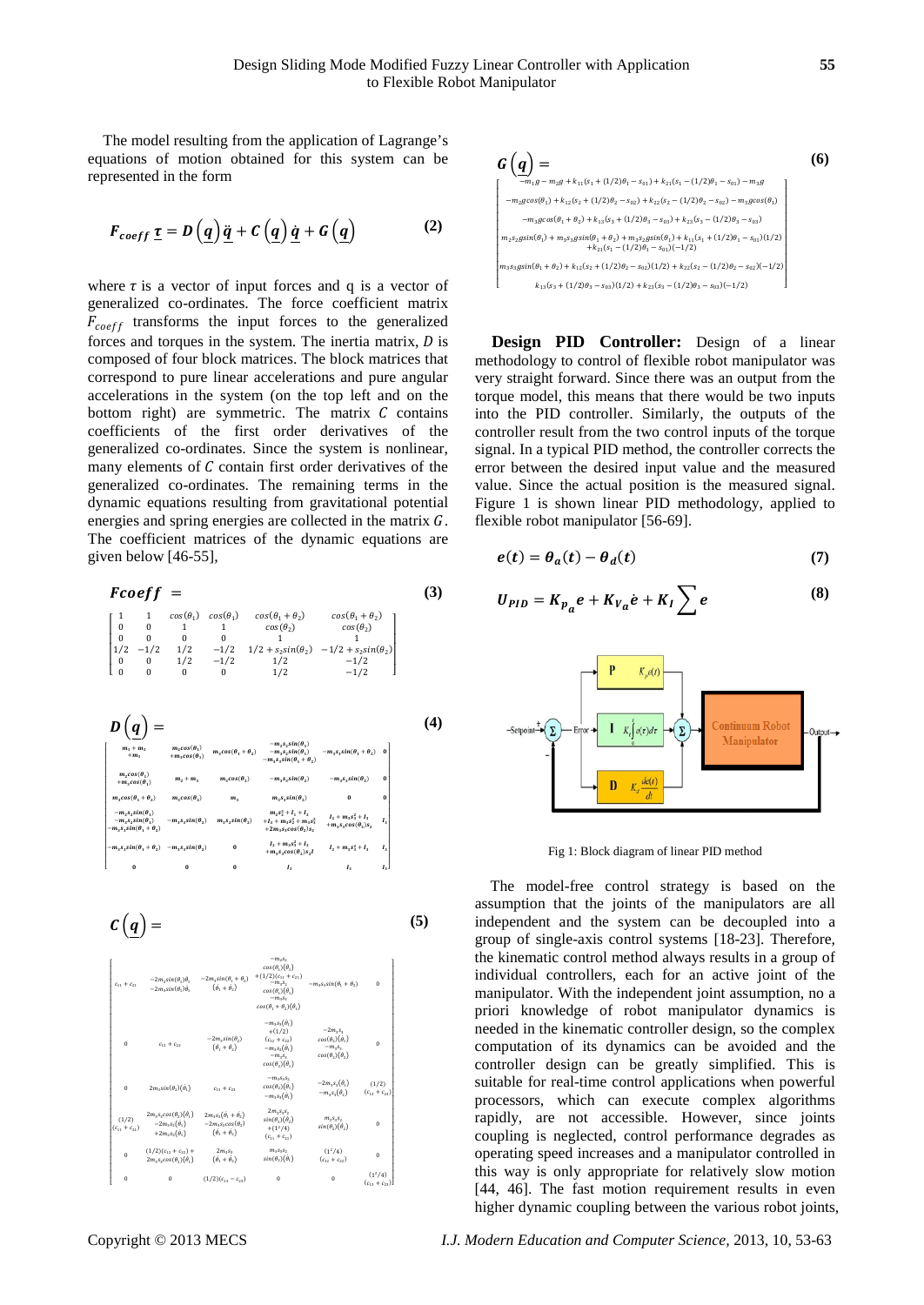which cannot be compensated for by a standard robot controller such as PID [50], and hence model-based control becomes the alternative.

**Sliding mode controller:** Consider a nonlinear single input dynamic system is defined by [6]:

$$
x^{(n)} = f(\vec{x}) + b(\vec{x})u \tag{9}
$$

Where u is the vector of control input,  $x^{(n)}$  is the  $n^{th}$ derivation of  $x$ ,  $x = [x, \dot{x}, \ddot{x}, \dots, x^{(n-1)}]^T$  is the state vector,  $f(x)$  is unknown or uncertainty, and  $b(x)$  is of known *sign* function. The main goal to design this controller is train to the desired state;  $x_d =$  $[x_d, \dot{x}_d, \dot{x}_d, ..., x_d^{(n-1)}]^T$ , and trucking error vector is defined by [6]:

$$
\widetilde{\mathbf{x}} = \mathbf{x} - \mathbf{x}_d = [\widetilde{\mathbf{x}}, \dots, \widetilde{\mathbf{x}}^{(n-1)}]^T
$$
 (10)

A time-varying sliding surface  $s(x, t)$  in the state space  $\mathbb{R}^n$  is given by [6]:

$$
s(x,t) = \left(\frac{d}{dt} + \lambda\right)^{n-1} \tilde{x} = 0 \tag{11}
$$

where  $\lambda$  is the positive constant. To further penalize tracking error, integral part can be used in sliding surface part as follows [6]:

$$
s(x,t) = \left(\frac{d}{dt} + \lambda\right)^{n-1} \left(\int_0^t \widetilde{x} \, dt\right) = 0 \tag{12}
$$

The main target in this methodology is kept the sliding surface slope  $s(x, t)$  near to the zero. Therefore, one of the common strategies is to find input  $U$  outside of  $s(x, t)$  [6].

$$
\frac{1}{2}\frac{d}{dt}s^2(x,t) \le -\zeta|s(x,t)|\tag{13}
$$

where  $\zeta$  is positive constant.

If 
$$
S(0) > 0 \rightarrow \frac{d}{dt} S(t) \le -\zeta
$$
 (14)

To eliminate the derivative term, it is used an integral term from t=0 to t= $t_{reach}$ 

$$
\int_{t=0}^{t=t_{reach}} \frac{d}{dt} S(t) \le - \int_{t=0}^{t=t_{reach}} \eta \to
$$
  

$$
S(t_{reach}) - S(0) \le -\zeta(t_{reach} - 0)
$$
 (15)

Where  $t_{\text{reach}}$  is the time that trajectories reach to the sliding surface so, suppose  $S(t_{reach} = 0)$  defined as;

$$
0 - S(0) \le -\eta(t_{reach}) \to t_{reach} \le \frac{S(0)}{\zeta}
$$
 (16)

And

$$
if S(0) < 0 \rightarrow 0-S(0) \le -\eta(t_{reach}) \rightarrow (17)
$$
  

$$
S(0) \le -\zeta(t_{reach}) \rightarrow t_{reach} \le \frac{|S(0)|}{\eta}
$$

Equation (17) guarantees time to reach the sliding surface is smaller than  $\frac{|S(0)|}{\zeta}$  since the trajectories are outside of  $S(t)$ .

$$
if S_{t_{reach}} = S(0) \rightarrow error(x - x_d) = 0 \qquad (18)
$$

suppose S is defined as

$$
s(x,t) = \left(\frac{d}{dt} + \lambda\right) \quad \tilde{x} = (\dot{x} - \dot{x}_d) + \tag{19}
$$
\n
$$
\lambda(x - x_d)
$$

The derivation of S, namely,  $\dot{S}$  can be calculated as the following;

$$
\dot{S} = (\ddot{x} - \ddot{x}_d) + \lambda(\dot{x} - \dot{x}_d) \tag{20}
$$

suppose the second order system is defined as;

$$
\ddot{x} = f + u \rightarrow \dot{S} = f + U - \ddot{x}_d + \lambda(\dot{x} - \dot{x}_d)
$$
 (21)

Where  $f$  is the dynamic uncertain, and also since  $S = 0$  and  $\dot{S} = 0$ , to have the best approximation ,  $\hat{U}$  is defined as

$$
\hat{U} = -\hat{f} + \ddot{x}_d - \lambda(\dot{x} - \dot{x}_d)
$$
 (22)

A simple solution to get the sliding condition when the dynamic parameters have uncertainty is the switching control law [52-53]:

$$
U_{dis} = \hat{U} - K(\vec{x}, t) \cdot \text{sgn}(s) \tag{23}
$$

where the switching function  $sgn(S)$  is defined as [1, 6]

$$
sgn(s) = \begin{cases} 1 & s > 0 \\ -1 & s < 0 \\ 0 & s = 0 \end{cases}
$$
 (24)

and the  $K(\vec{x}, t)$  is the positive constant. Suppose by (25) the following equation can be written as,

$$
\frac{1}{2}\frac{d}{dt}s^2(x,t) = \mathbf{S} \cdot \mathbf{S} = [f - \hat{f} - K\mathbf{sgn}(s)]. \tag{25}
$$

$$
\mathbf{S} = (f - \hat{f}) \cdot \mathbf{S} - K|\mathbf{S}|
$$

and if the equation (17) instead of (16) the sliding surface can be calculated as

$$
s(x,t) = \left(\frac{d}{dt} + \lambda\right)^2 \left(\int_0^t \widetilde{x} \, dt\right) = \left(\dot{x} - \dot{x}_d\right) + \tag{26}
$$
  
2 $\lambda(\dot{x} - \dot{x}_d) - \lambda^2(x - x_d)$ 

in this method the approximation of  $\boldsymbol{U}$  is computed as [6]

$$
\hat{U} = -\hat{f} + \ddot{x}_d - 2\lambda(\dot{x} - \dot{x}_d) + \lambda^2(x - x_d) \tag{27}
$$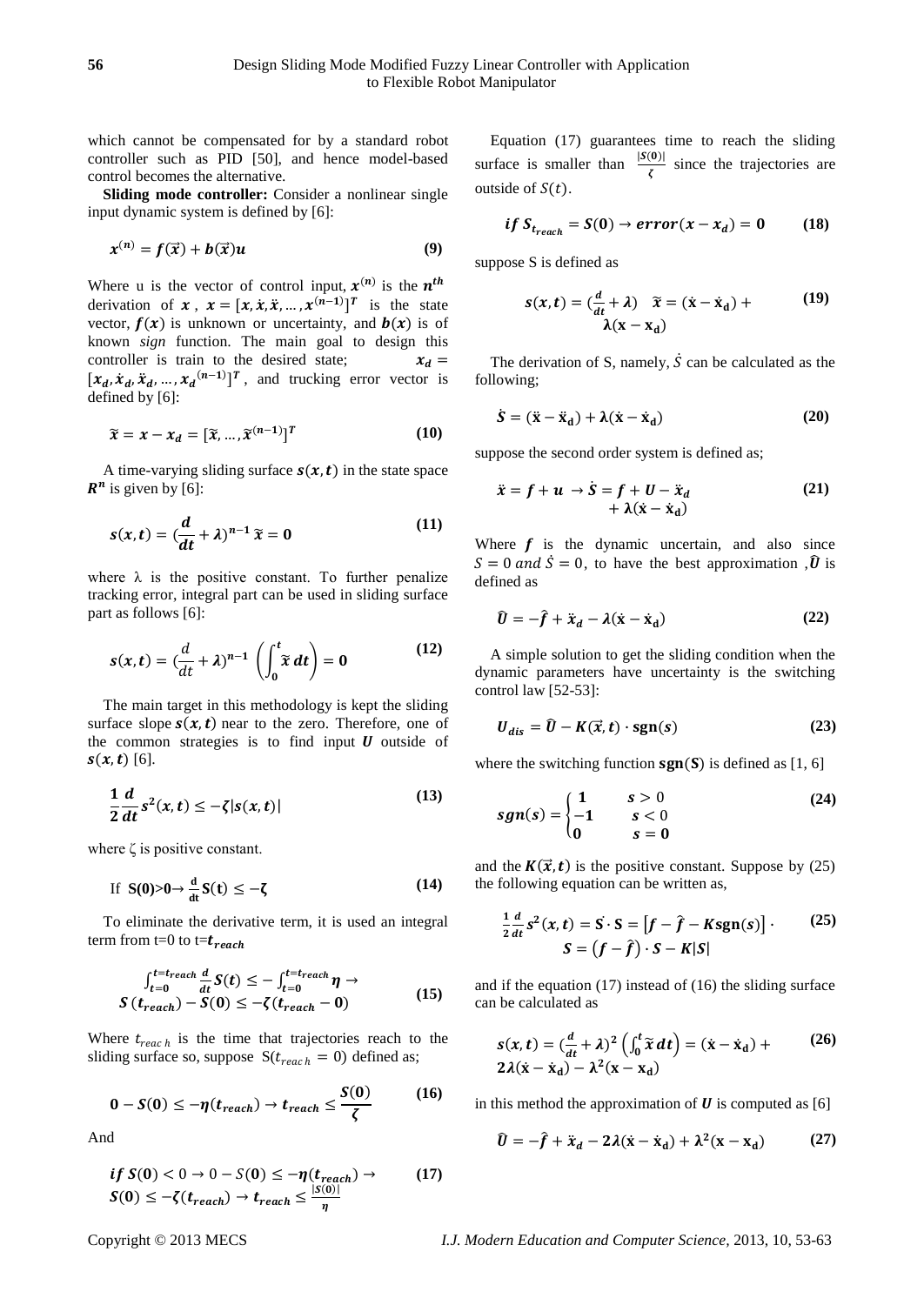Based on above discussion, the sliding mode control law for multi degrees of freedom robot manipulator is written as  $[1, 6]$ :

$$
\tau = \tau_{eq} + \tau_{dis} \tag{28}
$$

Where, the model-based component  $\tau_{eq}$  is the nominal dynamics of systems calculated as follows [1]:

$$
\tau_{eq} = \left[D^{-1}(f + C + G) + \dot{S}\right]D\tag{29}
$$

and  $\tau_{dis}$  is computed as [1];

$$
\tau_{dis} = K \cdot \text{sgn}(S) \tag{30}
$$

By (30) and (29) the sliding mode control of robot manipulator is calculated as;

$$
\tau = [D^{-1}(f + C + G) + \dot{S}]D + K \cdot \text{sgn}(S) \tag{31}
$$

**Proof of Stability:** The lyapunov formulation can be written as follows,

$$
V = \frac{1}{2}S^T \cdot D \cdot S \tag{32}
$$

the derivation of  $V$  can be determined as,

$$
\dot{V} = \frac{1}{2}S^T \cdot \dot{D} \cdot S + S^T \cdot D\dot{S} \tag{33}
$$

the dynamic equation of robot manipulator can be written based on the sliding surface as

$$
M\dot{S} = -VS + D\dot{S} + f + C + G \qquad (34)
$$

it is assumed that

$$
ST(\dot{D}-2f+C+G)S=0
$$
 (35)

by substituting (34) in (35)

$$
\dot{V} = \frac{1}{2}S^{T}\dot{D}S - S^{T}f + CS + S^{T}(D\dot{S} + f + \text{(36)}
$$
\n
$$
CS + G) = S^{T}(D\dot{S} + f + CS + G)
$$

suppose the control input is written as follows

$$
\widehat{U} = U_{Nonlinear} + \widehat{U_{dis}} = [\widehat{D^{-1}}(f + C + G)]
$$
  
\n
$$
G) + \widehat{S} \widehat{D} + K \cdot sgn(S) + D + CS + G
$$
\n(37)

by replacing the equation (40) in (32)

$$
\dot{V} = S^{T}(D\dot{S} + f + C + G - \hat{D}\dot{S} - \hat{f} + CS + G - Ksgn(S) = S^{T}(\tilde{D}\dot{S} + \hat{f} + CS + G - Ksgn(S))
$$
\n(38)

and

$$
\left|\widetilde{D}\dot{S} + \widetilde{f + CS} + G\right| \le \left|\widetilde{D}\dot{S}\right| + \left|\widetilde{f + CS} + G\right| \tag{39}
$$

the Lemma equation in robot arm system can be written as follows

$$
K_u = [|\tilde{D}\dot{S}| + |f + CS + G| + \eta]_i, i = (40)
$$
  
1, 2, 3, 4, ...

and finally;

$$
\dot{V} \le -\sum_{i=1}^{n} \eta_i |S_i| \tag{41}
$$

Figure 2 show the pure PID sliding mode controller applied to flexible robot.



Fig 2: Sliding Mode Controller

**Fuzzy Logic Technique:** Based on foundation of fuzzy logic methodology; fuzzy logic management has played important rule to design nonlinear management for nonlinear and uncertain systems [16-36]. However the application area for fuzzy control is really wide, the basic form for all command types of controllers consists of;Input fuzzification (binary-to-fuzzy [B/F] conversion), Fuzzy rule base (knowledge base), Inference engine and Output defuzzification (fuzzy-to-binary [F/B] conversion). Figure 3 shows the fuzzy controller part. The fuzzy inference engine offers a mechanism for transferring the rule base in fuzzy set which it is divided into two most important methods, namely, Mamdani method and Sugeno method. Mamdani method is one of the common fuzzy inference systems and he designed one of the first fuzzy managements to control of system engine. Mamdani's fuzzy inference system is divided into four major steps: fuzzification, rule evaluation, aggregation of the rule outputs and defuzzification. Michio Sugeno uses a singleton as a membership function of the rule consequent part. The following definition shows the Mamdani and Sugeno fuzzy rule base [22-33]

## *if x is A and y is B then z is C 'mamdani if* x is A and y is B then z is  $f(x, y)$ 'sugeno'

When  $x$  and  $y$  have crisp values fuzzification calculates the membership degrees for antecedent part. Rule

Copyright © 2013 MECS *I.J. Modern Education and Computer Science,* 2013, 10, 53-63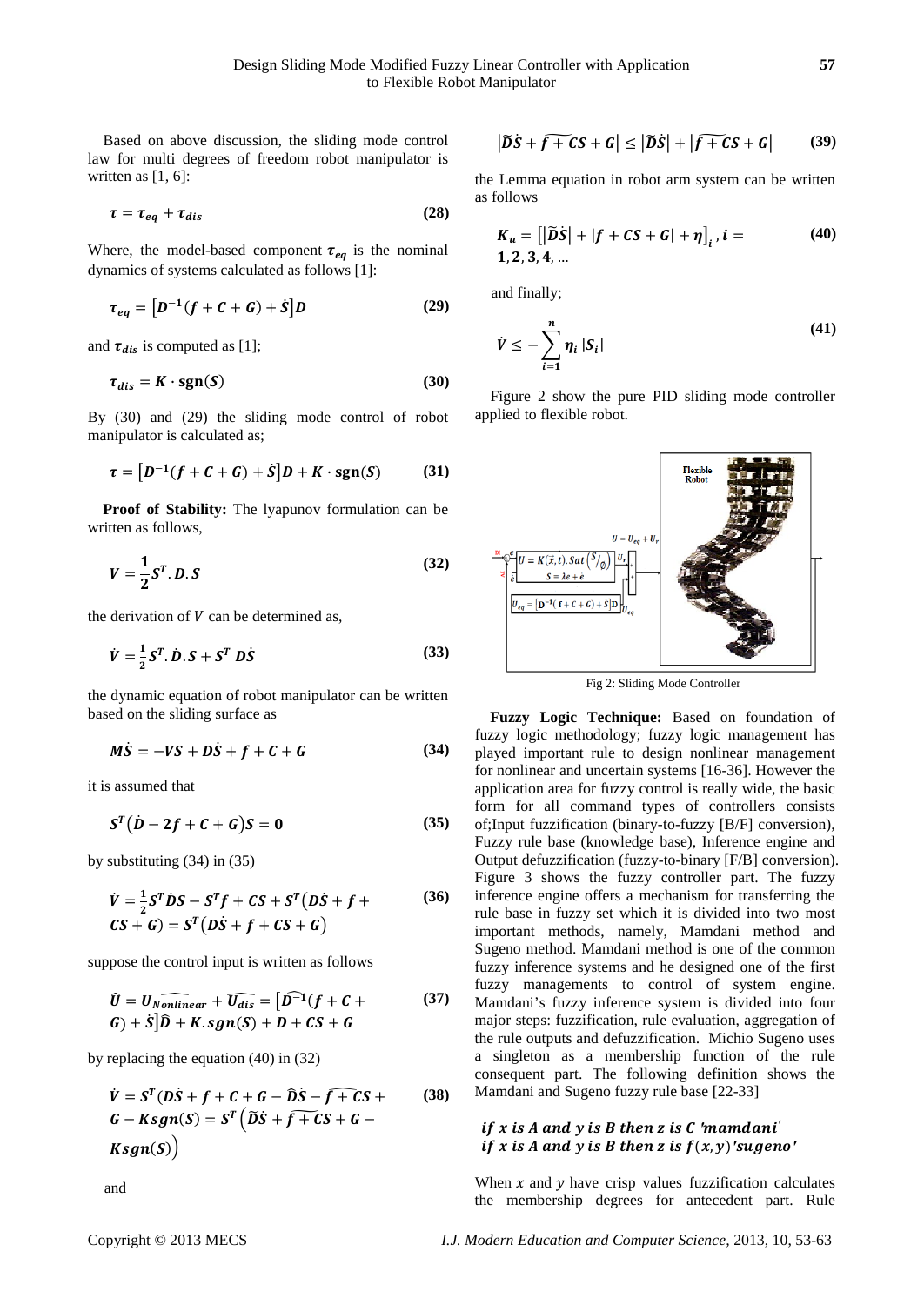evaluation focuses on fuzzy operation  $(AND/OR)$  in the antecedent of the fuzzy rules. The aggregation is used to calculate the output fuzzy set and several methodologies can be used in fuzzy logic controller aggregation, namely, Max-Min aggregation, Sum-Min aggregation, Maxbounded product, Max-drastic product, Max-bounded sum, Max-algebraic sum and Min-max. Defuzzification is the last step in the fuzzy inference system which it is used to transform fuzzy set to crisp set. Consequently defuzzification's input is the aggregate output and the defuzzification's output is a crisp number. Centre of gravity method  $(COG)$  and Centre of area method  $(COA)$ are two most common defuzzification methods [34-69].



#### Fig 3: Fuzzy Controller Part

#### III. METHODOLOGY

Chattering phenomenon is one of the most important challenges in pure sliding mode controller with regards to the certain and partly uncertain systems. To reduce or eliminate the chattering in sliding mode controller most of researcher are focused on boundary layer method. In boundary layer method the basic idea is replaced the discontinuous method by saturation (linear) method with small neighborhood of the switching surface.

$$
B(t) = \{x, |S(t)| \le \emptyset\}; \emptyset > 0 \tag{42}
$$

where  $\emptyset$  is the boundary layer thickness. Therefore the saturation function  $\text{Sat}(\mathcal{S}/_{\text{Q}})$  is added to the control law as

$$
U = K(\vec{x}, t) \cdot \text{Sat}\left(\frac{S}{\phi}\right) \tag{43}
$$

where **Sat**  $\left(\frac{S}{\phi}\right)$  can be defined as

sat 
$$
\binom{S}{\emptyset}
$$
 (44)  
=  $\begin{cases} 1 & (\binom{S}{\emptyset} > 1) \\ -1 & (\binom{S}{\emptyset} < -1) \\ S_{\emptyset} & (-1 < s_{\emptyset} < 1) \end{cases}$ 

Based on above discussion, the control law for multi degrees of freedom robot manipulator is written as:

$$
\tau = \tau_{eq} + \tau_{sat} \tag{45}
$$

Where, the model-based component  $\tau_{eq}$  is the nominal dynamics of systems and to position control of continuum robot manipulator  $\tau_{eq}$  can be calculate as follows:

$$
\tau_{eq} = \left[D^{-1}(f + C + G) + \dot{S}\right]D\tag{46}
$$

and  $\tau_{sat}$  is computed as;

$$
\tau_{sat} = K \cdot \text{sat} \left( \frac{S}{\phi} \right) \tag{47}
$$

by replace the formulation (47) in (45) the control output can be written as;

$$
\tau = \tau_{eq} + K \cdot \text{sat} \left( \frac{S}{\phi} \right)
$$
  
= 
$$
\begin{cases} \tau_{eq} + K \cdot \text{sgn}(S) & , |S| \ge \phi \\ \tau_{eq} + K \cdot \frac{S}{\phi} & , |S| < \phi \end{cases}
$$
 (48)

By (48) and (46) the sliding mode control of continuum robot manipulator is calculated as;

$$
\tau = [D^{-1}(f + C + G) + \dot{S}]D + K \qquad (49)
$$
  
sat  $\binom{S}{\emptyset}$ 

To solve the challenge of pure sliding mode controller based on nonlinear dynamic formulation and chattering phenomenon this research is focused on applied modified PID fuzzy methodology to estimate the nonlinear equivalent formulation and reduce the chattering. In this method; modified PID sliding surface slope calculate and applied to fuzzy logic system to modified nonlinear sliding surface slope. Dynamic nonlinear equivalent part is estimate by performance/error-based fuzzy logic controller which applied to previous sliding surface slope. In fuzzy error-based sliding mode controller; error based Mamdani's fuzzy inference system has considered with one input, one output and totally 7 rules to design nonlinear PID modified sliding surface slope. Figure 4 shows the modified PID fuzzy applied to sliding mode controller.

$$
S_{modified-fuzzy} = [\alpha e + \dot{e} + (\frac{\alpha}{2})^2 \sum e] \sum_{l=1}^{M} \theta^T \zeta(x)
$$

Based on fuzzy logic methodology

$$
f(x) = U_{fuzzy} = \sum_{l=1}^{M} \theta^{T} \zeta(x)
$$
 (51)

**(50)**

where  $\theta^T$  is adjustable parameter (gain updating factor) and  $\zeta(x)$  is defined by;

$$
\zeta(x) = \frac{\sum_{i} \mu(x_i) x_i}{\sum_{i} \mu(x_i)} \tag{52}
$$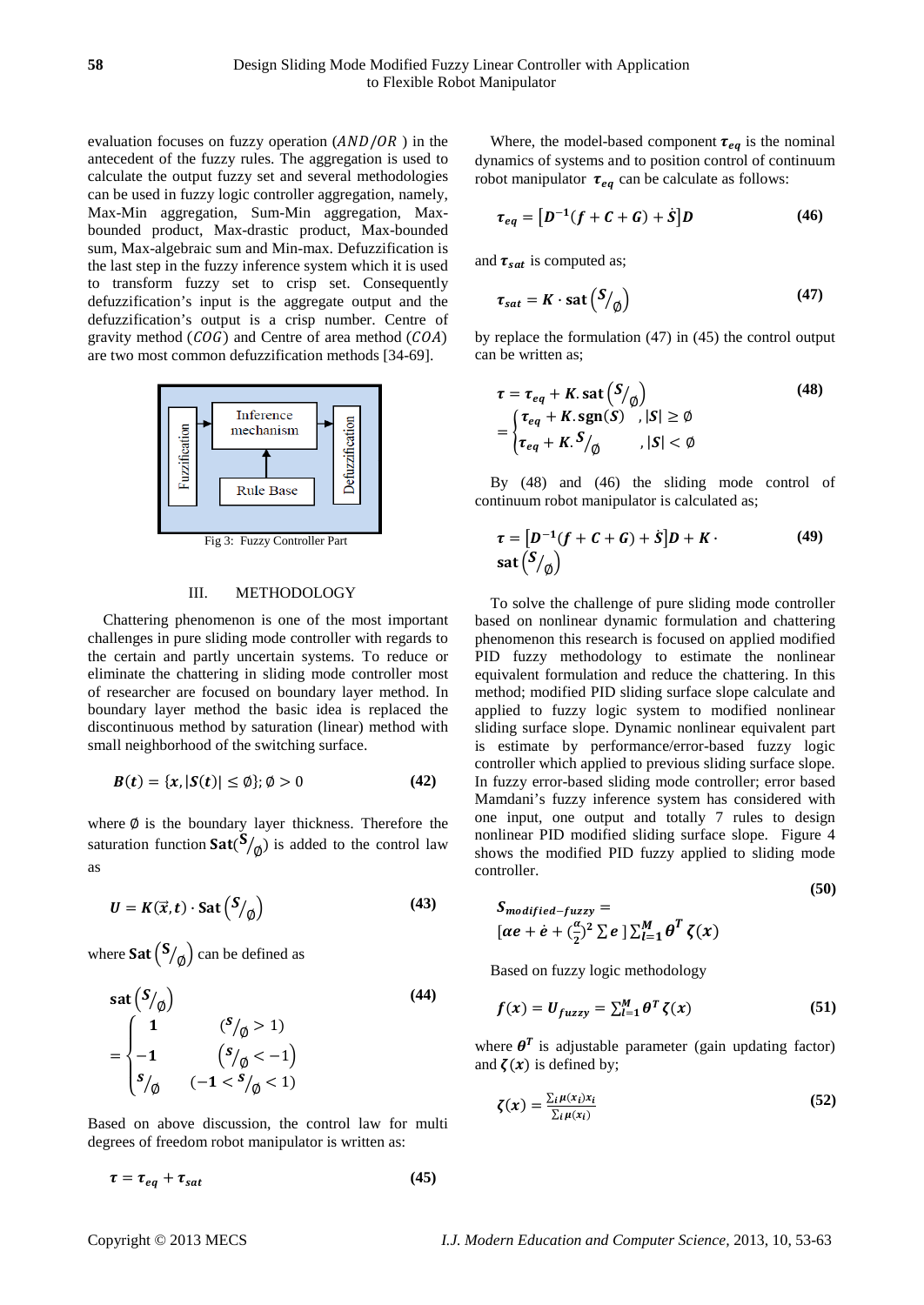

Fig 4: Block Diagram of Fuzzy PID Modified New Sliding Mode Control

# IV. RESULTS AND DISCUSSION

In this section, we use a benchmark model, robot manipulator, to evaluate our control algorithms. We compare the following methods: PD sliding mode controller, conventional fuzzy sliding mode controller and fuzzy PID modified new sliding mode controller which is proposed method in this paper. The simulation was implemented based on MATLAB/SIMULINK.

**Close loop response of robot manipulator trajectory planning:** Figure 5 illustrates the tracking performance in these methodologies.



Based on Figure 5; pure SMC controller has a slight overshoot in all links, because this flexible robot is a highly nonlinear system and control of this system by pure nonlinear method is very difficult.

**Close loop response of trajectory planning in presence of disturbance:** Figure 6 demonstrates the power disturbance elimination in these controllers in presence of disturbance for flexible robot manipulator. The disturbance rejection is used to test the robustness in this nonlinear system.



Based on Figure 6; by comparison between SMC, fuzzy SMC and proposed method, proposed methodology is more stable and robust than pure nonlinear controller.

## V. CONCLUSION

The important contributions of this paper are; design modified PID controller to pre adjust and tune the error, design fuzzy logic controller by one input and output to compensate nonlinear equivalent part in sliding mode controller and reduce the chattering phenomenon, partly linear term which is used to bypass the inertial term in nonlinear system and sliding mode controller which is a main nonlinear and robust controller. The structure of sliding mode controller with modified PID serial fuzzy inference compensator is new. We also propose parallel partly linear term structure compensator to reduce the error and increase the stability.

## ACKNOWLEDGMENT

The authors would like to thank the anonymous reviewers for their careful reading of this paper and for their helpful comments. This work was supported by the SSP Research and Development Corporation Program of Iran under grant no. 2013-Persian Gulf-1A.

### **REFERENCE**

- [1] G. Robinson, and J. Davies, "Continuum robots a state of the art,"Proc. IEEE International Conference on Robotics and Automation, Detroit, MI, 1999, vol. 4, pp. 2849-2854.
- [2] I.D. Walker, D. Dawson, T. Flash, F. Grasso, R. Hanlon, B. Hochner, W.M. Kier, C. Pagano,C.D. Rahn, Q. Zhang, "Continuum Robot Arms Inspired by Cephalopods, Proceedings SPIE Conference on Unmanned Ground Vehicle Technology VII, Orlando, FL, pp 303-314, 2005.
- [3] K. Suzumori, S. Iikura, and H. Tanaka, "Development of Flexible Microactuator and it's Applications to Robotic Mechanisms", Proceedings IEEE International Conference on Robotics and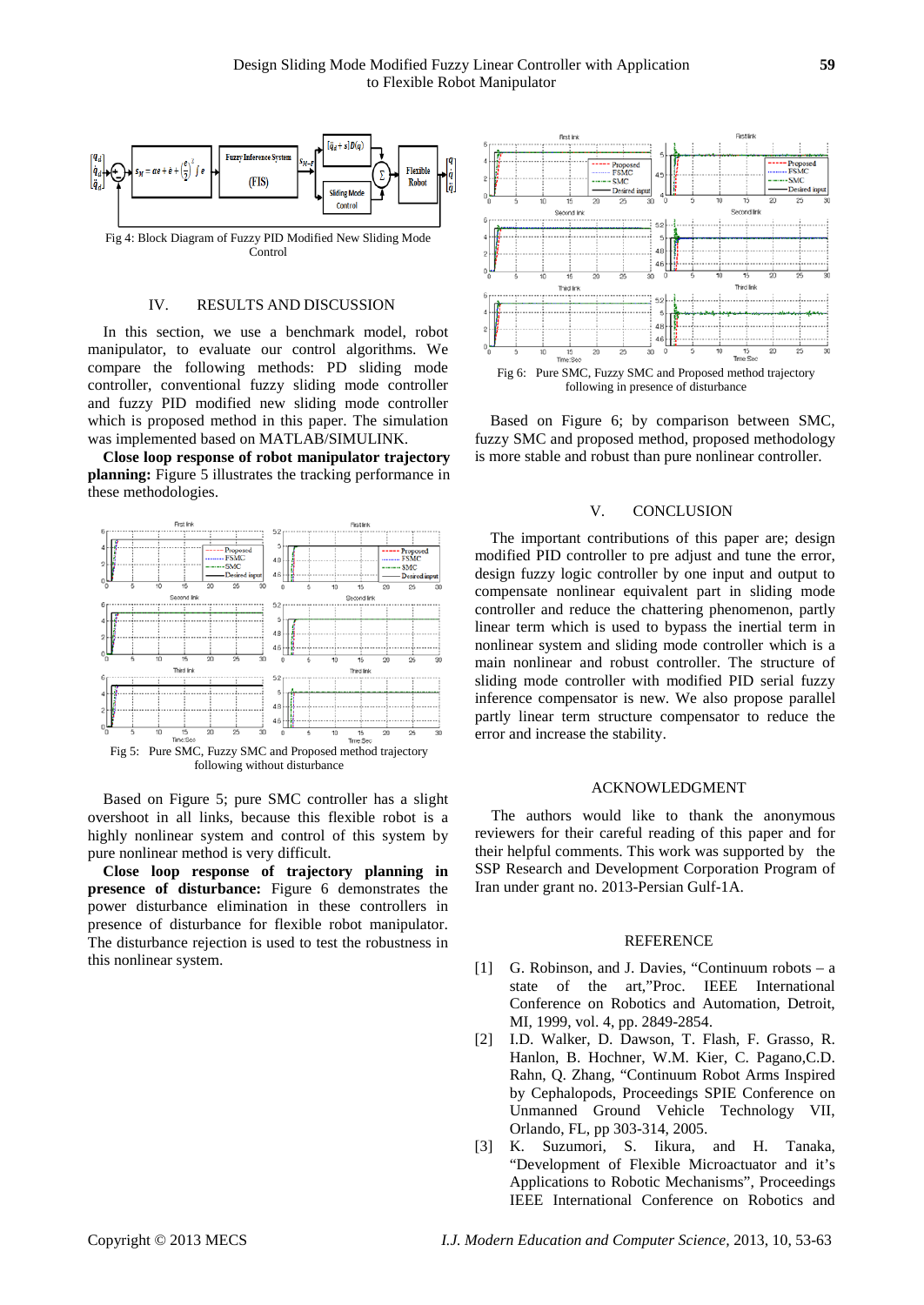Automation, Sacramento, California, pp. 1622-1627, 1991.

- [4] D. Trivedi, C.D. Rahn, W.M. Kier, and I.D. Walker, "Soft Robotics: Biological Inspiration, State of the Art, and Future Research", Applied Bionics and Biomechanics, 5(2), pp. 99-117, 2008.
- [5] W. McMahan, M. Pritts, V. Chitrakaran, D. Dienno, M. Grissom, B. Jones, M. Csencsits, C.D. Rahn, D. Dawson, and I.D. Walker, "Field Trials and Testing of "OCTARM" Continuum Robots", Proc. IEEE International Conference on Robotics and Automation, pp. 2336-2341, 2006.
- [6] W. McMahan, I.D. Walker, "Octopus-Inspired Grasp Synergies for Continuum Manipulators", Proc. IEEE International Conference on Robotics and Biomimetics, pp. 945- 950, 2009.
- [7] I. Boiko, L. Fridman, A. Pisano and E. Usai, "Analysis of chattering in systems with secondorder sliding modes," IEEE Transactions on Automatic Control, No. 11, vol. 52,pp. 2085-2102, 2007.
- [8] J. Wang, A. Rad and P. Chan, "Indirect adaptive fuzzy sliding mode control: Part I: fuzzy switching," Fuzzy Sets and Systems, No. 1, vol. 122,pp. 21-30, 2001.
- [9] M. Bazregar, Farzin Piltan, A. Nabaee and M.M. Ebrahimi, "Parallel Soft Computing Control Optimization Algorithm for Uncertainty Dynamic Systems", International Journal of Advanced Science and Technology, 51, 2013.
- [10] Farzin Piltan, M.H. Yarmahmoudi, M. Mirzaei, S. Emamzadeh, Z. Hivand, "Design Novel Fuzzy Robust Feedback Linearization Control with Application to Robot Manipulator", International Journal of Intelligent Systems and Applications, 5(5), 2013.
- [11] Sh. Tayebi Haghighi, S. Soltani, Farzin Piltan, M. kamgari, S. Zare, "Evaluation Performance of IC Engine: Linear Tunable Gain Computed Torque Controller Vs. Sliding Mode Controller", International Journal of Intelligent Systems and Applications, 5(6), 2013.
- [12] Farzin Piltan, A. R. Salehi & Nasri B Sulaiman,"Design Artificial Robust Control of Second Order System Based on Adaptive Fuzzy Gain Scheduling", World Applied Science Journal (WASJ), 13 (5): 1085-1092, 2011.
- [13] Farzin Piltan, N. Sulaiman, Atefeh Gavahian, Samira Soltani & Samaneh Roosta, "Design Mathematical Tunable Gain PID-Like Sliding Mode Fuzzy Controller with Minimum Rule Base", International Journal of Robotic and Automation, 2 (3): 146-156, 2011.
- [14] Farzin Piltan , N. Sulaiman, Zahra Tajpaykar, Payman Ferdosali & Mehdi Rashidi, "Design Artificial Nonlinear Robust Controller Based on CTLC and FSMC with Tunable Gain", International Journal of Robotic and Automation, 2 (3): 205-220, 2011.
- [15] Farzin Piltan, Mohammad Mansoorzadeh, Saeed Zare, Fatemeh Shahriarzadeh, Mehdi Akbari, "Artificial tune of fuel ratio: Design a novel siso fuzzy backstepping adaptive variable structure control", International Journal of Electrical and Computer Engineering (IJECE), 3 (2): 183-204, 2013.
- [16] Farzin Piltan, M. Bazregar, M. Kamgari, M. Akbari, M. Piran, "Adjust the fuel ratio by high impact chattering free sliding methodology with application to automotive engine", International Journal of Hybrid Information Technology (IJHIT), 6 (1): 13-24, 2013.
- [17] Shahnaz Tayebi Haghighi, S. Soltani, Farzin Piltan, M. Kamgari, S. Zare, "Evaluation Performance of IC Engine: linear tunable gain computed torque controller Vs. Sliding mode controller", I. J. Intelligent system and application, 6 (6): 78-88, 2013.
- [18] Farzin Piltan, N. Sulaiman, Payman Ferdosali & Iraj Assadi Talooki, "Design Model Free Fuzzy Sliding Mode Control: Applied to Internal Combustion Engine", International Journal of Engineering, 5 (4):302-312, 2011.
- [19] Farzin Piltan, N. Sulaiman, A. Jalali & F. Danesh Narouei, "Design of Model Free Adaptive Fuzzy Computed Torque Controller: Applied to Nonlinear Second Order System", International Journal of Robotics and Automation, 2 (4):245-257, 2011
- [20]A. Jalali, Farzin Piltan, M. Keshtgar, M. Jalali, "Colonial Competitive Optimization Sliding Mode Controller with Application to Robot Manipulator", International Journal of Intelligent Systems and Applications, 5(7), 2013.
- [21] Farzin Piltan, Amin Jalali, N. Sulaiman, Atefeh Gavahian & Sobhan Siamak, "Novel Artificial Control of Nonlinear Uncertain System: Design a Novel Modified PSO SISO Lyapunov Based Fuzzy Sliding Mode Algorithm", International Journal of Robotics and Automation, 2 (5): 298-316, 2011.
- [22] Farzin Piltan, N. Sulaiman, Iraj Asadi Talooki & Payman Ferdosali, "Control of IC Engine: Design a Novel MIMO Fuzzy Backstepping Adaptive Based Fuzzy Estimator Variable Structure Control", International Journal of Robotics and Automation, 2 (5):360-380, 2011.
- [23] Farzin Piltan, N. Sulaiman, S.Soltani, M. H. Marhaban & R. Ramli, "An Adaptive Sliding Surface Slope Adjustment in PD Sliding Mode Fuzzy Control For Robot Manipulator", International Journal of Control and Automation, 4 (3): 65-76, 2011.
- [24] Farzin Piltan, N. Sulaiman, Mehdi Rashidi, Zahra Tajpaikar & Payman Ferdosali, "Design and Implementation of Sliding Mode Algorithm: Applied to Robot Manipulator-A Review", International Journal of Robotics and Automation, 2 (5):265-282, 2011.
- [25] Farzin Piltan, N. Sulaiman , Arash Zargari, Mohammad Keshavarz & Ali Badri, "Design PID-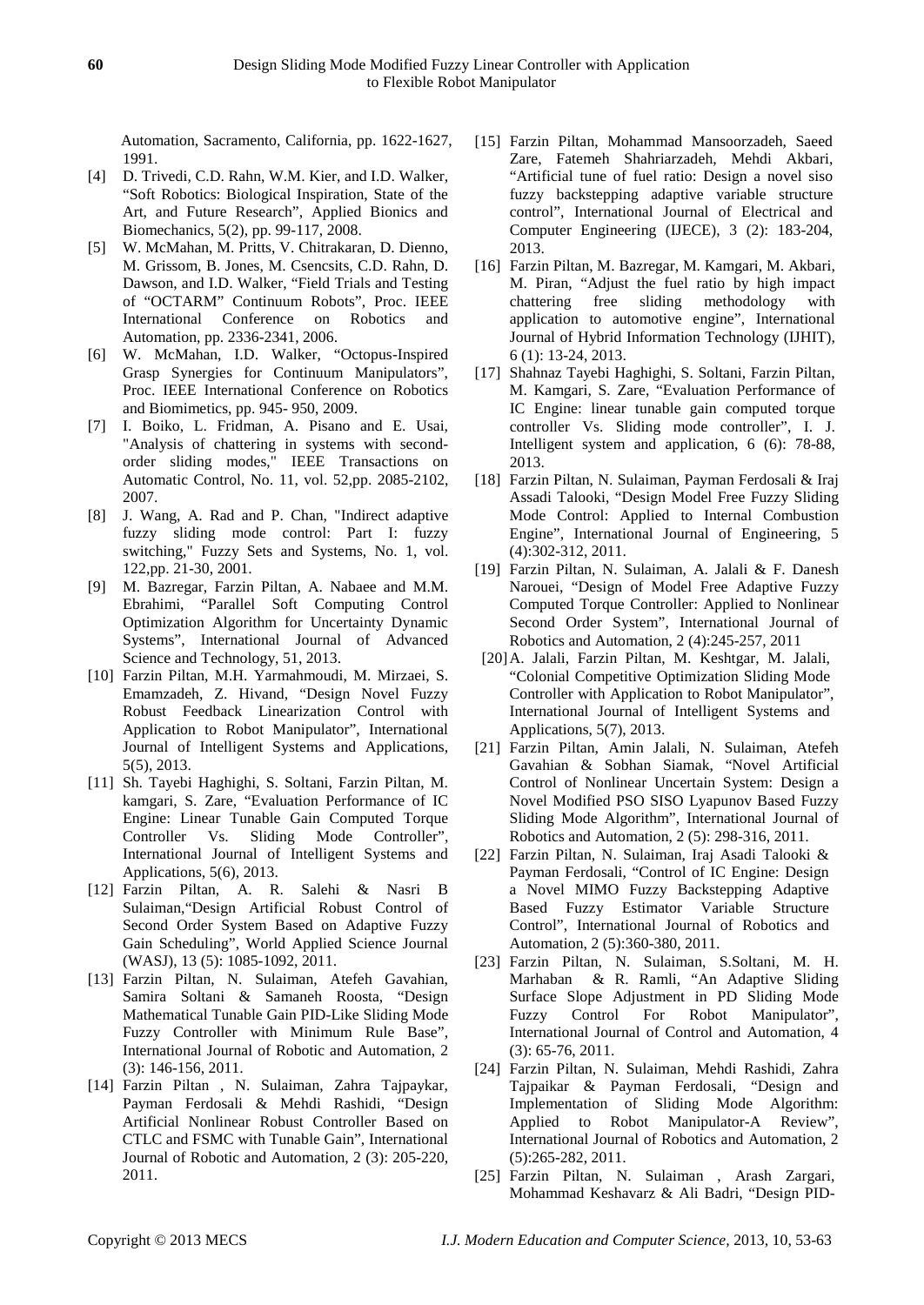Like Fuzzy Controller with Minimum Rule Base and Mathematical Proposed On-line Tunable Gain: Applied to Robot Manipulator", International Journal of Artificial Intelligence and Expert System, 2 (4):184-195, 2011.

- [26] Farzin Piltan, SH. Tayebi HAGHIGHI, N. Sulaiman, Iman Nazari & Sobhan Siamak, "Artificial Control of PUMA Robot Manipulator: A-Review of Fuzzy Inference Engine and Application to Classical Controller", International Journal of Robotics and Automation, 2 (5):401-425, 2011.
- [27] A. Salehi, Farzin Piltan, M. Mousavi, A. Khajeh, M. R. Rashidian, "Intelligent Robust Feed-forward Fuzzy Feedback Linearization Estimation of PID Control with Application to Continuum Robot", International Journal of Information Engineering and Electronic Business, 5(1), 2013.
- [28] Farzin Piltan, N. Sulaiman & I.AsadiTalooki, "Evolutionary Design on-line Sliding Fuzzy Gain Scheduling Sliding Mode Algorithm: Applied to Internal Combustion Engine", International Journal of Engineering Science and Technology, 3 (10):7301-7308, 2011.
- [29] Farzin Piltan, Nasri B Sulaiman, Iraj Asadi Talooki & Payman Ferdosali, "Designing On-Line Tunable Gain Fuzzy Sliding Mode Controller Using Sliding Mode Fuzzy Algorithm: Applied to Internal Combustion Engine" World Applied Science Journal (WASJ), 15 (3): 422-428, 2011.
- [30] Farzin Piltan, M.J. Rafaati, F. Khazaeni, A. Hosainpour, S. Soltani, "A Design High Impact Lyapunov Fuzzy PD-Plus-Gravity Controller with Application to Rigid Manipulator", International Journal of Information Engineering and Electronic Business, 5(1), 2013.
- [31] A. Jalali, Farzin Piltan, A. Gavahian, M. Jalali, M. Adibi, "Model-Free Adaptive Fuzzy Sliding Mode Controller Optimized by Particle Swarm for Robot manipulator", International Journal of Information Engineering and Electronic Business, 5(1), 2013.
- [32] Farzin Piltan, N. Sulaiman, Payman Ferdosali, Mehdi Rashidi & Zahra Tajpeikar, "Adaptive MIMO Fuzzy Compensate Fuzzy Sliding Mode Algorithm: Applied to Second Order Nonlinear System", International Journal of Engineering, 5 (5): 380-398, 2011.
- [33] Farzin Piltan, N. Sulaiman, Hajar Nasiri, Sadeq Allahdadi & Mohammad A. Bairami, "Novel Robot Manipulator Adaptive Artificial Control: Design a Novel SISO Adaptive Fuzzy Sliding Algorithm Inverse Dynamic Like Method", International Journal of Engineering, 5 (5): 399-418, 2011.
- [34] Farzin Piltan, N. Sulaiman, Sadeq Allahdadi, Mohammadali Dialame & Abbas Zare, "Position Control of Robot Manipulator: Design a Novel SISO Adaptive Sliding Mode Fuzzy PD Fuzzy Sliding Mode Control", International Journal of Artificial Intelligence and Expert System, 2 (5):208-228, 2011.
- [35]M. M. Ebrahimit Farzin Piltan, M. Bazregar and A.R. Nabaee "Intelligent Robust Fuzzy-Parallel

Optimization Control of a Continuum Robot Manipulator", International Journal of Control and Automation, 6(3), 2013.

- [36]Farzin Piltan, M.A. Bairami, F. Aghayari, M.R. Rashidian, "Stable Fuzzy PD Control with Parallel Sliding Mode Compensation with Application to Rigid Manipulator", International Journal of Information Technology and Computer Science, 5(7), 2013.
- [37] Farzin Piltan, N. Sulaiman, Samaneh Roosta, Atefeh Gavahian & Samira Soltani, "Evolutionary Design of Backstepping Artificial Sliding Mode Based Position Algorithm: Applied to Robot Manipulator", International Journal of Engineering, 5 (5):419-434, 2011.
- [38] Farzin Piltan, N. Sulaiman, Amin Jalali, Sobhan Siamak & Iman Nazari, "Control of Robot Manipulator: Design a Novel Tuning MIMO Fuzzy Backstepping Adaptive Based Fuzzy Estimator Variable Structure Control", International Journal of Control and Automation, 4 (4):91-110, 2011.
- [39] Farzin Piltan, N. Sulaiman, Atefeh Gavahian, Samaneh Roosta & Samira Soltani, ["On line Tuning](http://www.cscjournals.org/csc/manuscriptinfo.php?ManuscriptCode=67.68.76.59.39.47.49.104&JCode=IJRA&EJCode=66.67.75.58.105&Volume=2&Issue=5)  [Premise and Consequence FIS: Design Fuzzy](http://www.cscjournals.org/csc/manuscriptinfo.php?ManuscriptCode=67.68.76.59.39.47.49.104&JCode=IJRA&EJCode=66.67.75.58.105&Volume=2&Issue=5)  Adaptive Fuzzy Sliding [Mode Controller Based on](http://www.cscjournals.org/csc/manuscriptinfo.php?ManuscriptCode=67.68.76.59.39.47.49.104&JCode=IJRA&EJCode=66.67.75.58.105&Volume=2&Issue=5)  [Lyaponuv Theory"](http://www.cscjournals.org/csc/manuscriptinfo.php?ManuscriptCode=67.68.76.59.39.47.49.104&JCode=IJRA&EJCode=66.67.75.58.105&Volume=2&Issue=5), International Journal of Robotics and Automation, 2 (5):381-400, 2011.
- [40] Farzin Piltan, N. Sulaiman, Samira Soltani, Samaneh Roosta & Atefeh Gavahian, ["Artificial Chattering](http://www.cscjournals.org/csc/manuscriptinfo.php?ManuscriptCode=68.69.64.40.46.44.44.103&JCode=IJE&EJCode=70.71.66.101&Volume=5&Issue=5)  [Free on-line Fuzzy Sliding Mode Algorithm for](http://www.cscjournals.org/csc/manuscriptinfo.php?ManuscriptCode=68.69.64.40.46.44.44.103&JCode=IJE&EJCode=70.71.66.101&Volume=5&Issue=5)  [Uncertain System: Applied in Robot Manipulator"](http://www.cscjournals.org/csc/manuscriptinfo.php?ManuscriptCode=68.69.64.40.46.44.44.103&JCode=IJE&EJCode=70.71.66.101&Volume=5&Issue=5), International Journal of Engineering, 5 (5):360-379, 2011.
- [41] Farzin Piltan, F. ShahryarZadeh ,M. Mansoorzadeh , M. kamgari, S. Zare, "Robust Fuzzy PD Method with Parallel Computed Fuel Ratio Estimation Applied to Automotive Engine "International Journal of Intelligent Systems and Applications, 5(8), 2013.
- [42] Farzin Piltan, Sadeq Allahdadi, Mohammad A.Bairami & Hajar Nasiri, "Design Auto Adjust Sliding Surface Slope: Applied to Robot Manipulator", International Journal of Robotics and Automation, 3 (1):27-44, 2011.
- [43] Farzin Piltan, Mohammadali Dialame, Abbas Zare & Ali Badri, "Design Novel Lookup Table Changed Auto Tuning FSMC:Applied to Robot Manipulator", International Journal of Engineering, 6 (1):25-41, 2012.
- [44] Farzin Piltan, M. Keshavarz, A. Badri & A. Zargari, "Design Novel Nonlinear Controller Applied to RobotManipulator: Design New Feedback Linearization Fuzzy Controller with Minimum Rule Base Tuning Method", International Journal of Robotics and Automation, 3 (1):1-12, 2012.
- [45] Farzin Piltan, Mohammad A.Bairami, Farid Aghayari & Sadeq Allahdadi, "Design Adaptive Artificial Inverse Dynamic Controller: Design Sliding Mode Fuzzy Adaptive New Inverse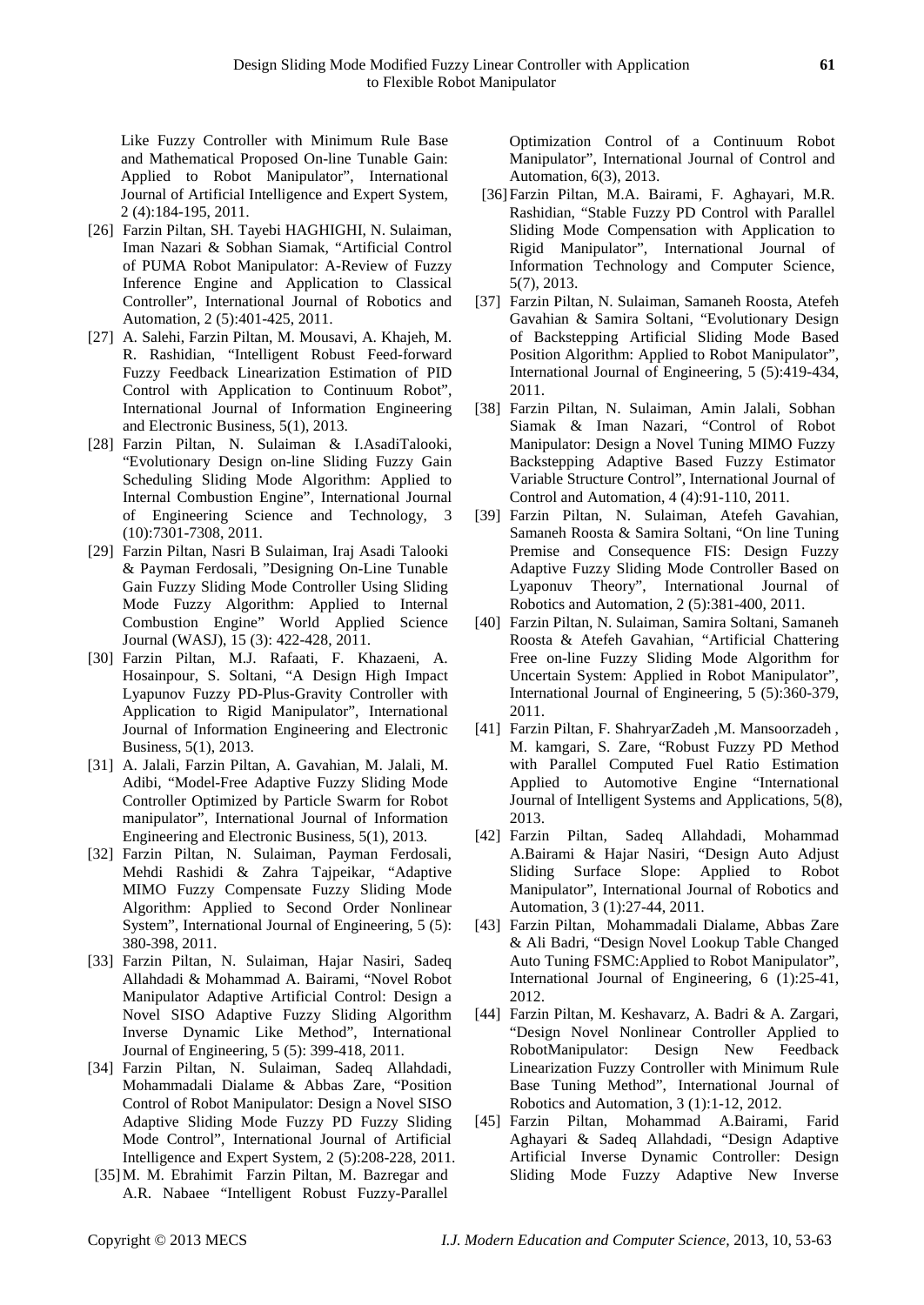Dynamic Fuzzy Controller", International Journal of Robotics and Automation, (1):13-26, 2012.

- [46] Farzin Piltan, Sadeq Allahdadi, Mohammad A.Bairami & Hajar Nasiri, "Design Auto Adjust Sliding Surface Slope: Applied to Robot Manipulator", International Journal of Robotics and Automation, 3 (1):27-44, 2012.
- [47] Farzin Piltan, F. Aghayari, M. Rashidian & M. Shamsodini, "A New Estimate Sliding Mode Fuzzy Controller for RoboticManipulator", International Journal of Robotics and Automation, 3 (1):45-60, 2012
- [48] Farzin Piltan, Iman Nazari, Sobhan Siamak, Payman Ferdosali, "Methodology of FPGA-Based Mathematical error-Based Tuning Sliding Mode Controller", International Journal of Control and Automation, 5(1), 89-118, 2012.
- [49] Farzin Piltan, Bamdad Boroomand, Arman Jahed & Hossein Rezaie, "Methodology of Mathematical Error-Based Tuning Sliding Mode Controller", International Journal of Engineering, 6 (2):96-117, 2012.
- [50] Farzin Piltan, S. Emamzadeh, Z. Hivand, F. Shahriyari & Mina Mirazaei. " PUMA-560 Robot Manipulator Position Sliding Mode Control Methods Using MATLAB/SIMULINK and Their Integration into Graduate/Undergraduate Nonlinear Control, Robotics and MATLAB Courses", International Journal of Robotics and Automation, 3(3):106-150, 2012.
- [51] Farzin Piltan, A. Hosainpour, E. Mazlomian, M.Shamsodini, M.H Yarmahmoudi. "Online Tuning Chattering Free Sliding Mode Fuzzy Control Design: Lyapunov Approach", International Journal of Robotics and Automation, 3(3):77-105, 2012.
- [52] Farzin Piltan, R. Bayat, F. Aghayari, B. Boroomand. "Design Error-Based Linear Model-Free Evaluation Performance Computed Torque Controller", International Journal of Robotics and Automation, 3(3):151-166, 2012.
- [53] Farzin Piltan, J. Meigolinedjad, S. Mehrara, S. Rahmdel. "Evaluation Performance of 2nd Order Nonlinear System: Baseline Control Tunable Gain Sliding Mode Methodology", International Journal of Robotics and Automation, 3(3): 192-211, 2012.
- [54] Farzin Piltan, Mina Mirzaei, Forouzan Shahriari, Iman Nazari, Sara Emamzadeh, "Design Baseline Computed Torque Controller", International Journal of Engineering, 6(3): 129-141, 2012.
- [55] Farzin Piltan, Sajad Rahmdel, Saleh Mehrara, Reza Bayat , "Sliding Mode Methodology Vs. Computed Torque Methodology Using MATLAB/SIMULINK and Their Integration into Graduate Nonlinear Control Courses" International Journal of Engineering, 6(3): 142-177, 2012.
- [56] Farzin Piltan , M.H. Yarmahmoudi, M. Shamsodini, E.Mazlomian, A.Hosainpour. "PUMA-560 Robot Manipulator Position Computed Torque Control

Methods Using MATLAB/SIMULINK and Their Integration into Graduate Nonlinear Control and MATLAB Courses", International Journal of Robotics and Automation, 3(3): 167-191, 2012.

- [57] Farzin Piltan, Hossein Rezaie, Bamdad Boroomand, Arman Jahed. "Design Robust Backstepping on-line Tuning Feedback Linearization Control Applied to IC Engine", International Journal of Advance Science and Technology, 11:40-22, 2012.
- [58] Farzin Piltan, S. Siamak, M.A. Bairami and I. Nazari. " Gradient Descent Optimal Chattering Free Sliding Mode Fuzzy Control Design: Lyapunov Approach", International Journal of Advanced Science and Technology, 43: 73-90, 2012.
- [59] Farzin Piltan, M.R. Rashidian, M. Shamsodini and S. Allahdadi. " Effect of Rule Base on the Fuzzy-Based Tuning Fuzzy Sliding Mode Controller: Applied to  $2^{nd}$  Order Nonlinear System", International Journal of Advanced Science and Technology, 46:39-70, 2012.
- [60] Farzin Piltan, A. Jahed, H. Rezaie and B. Boroomand. " Methodology of Robust Linear Online High Speed Tuning for Stable Sliding Mode Controller: Applied to Nonlinear System", International Journal of Control and Automation, 5(3): 217-236, 2012.
- [61] Farzin Piltan, R. Bayat, S. Mehara and J. Meigolinedjad. "GDO Artificial Intelligence-Based Switching PID Baseline Feedback Linearization Method: Controlled PUMA Workspace", International Journal of Information Engineering and Electronic Business, 5: 17-26, 2012.
- [62] Farzin Piltan, B. Boroomand, A. Jahed and H. Rezaie. "Performance-Based Adaptive Gradient Descent Optimal Coefficient Fuzzy Sliding Mode Methodology", International Journal of Intelligent Systems and Applications, 11: 40-52 2012.
- [63] Farzin Piltan, S. Mehrara, R. Bayat and S. Rahmdel." Design New Control Methodology of Industrial Robot Manipulator: Sliding Mode Baseline Methodology", International Journal of Hybrid Information Technology, 5(4):41-54, 2012.
- [64] AH Aryanfar, MR Khammar, Farzin Piltan, ["Design a robust self-tuning fuzzy sliding mode](http://ijesr.in/wp-content/uploads/2012/07/IJESR-Y12-TJ-H140-Design-a-robust-self-tuning-fuzzy-sliding-mode-control-for-second-order-systems.pdf)  [control for second order systems"](http://ijesr.in/wp-content/uploads/2012/07/IJESR-Y12-TJ-H140-Design-a-robust-self-tuning-fuzzy-sliding-mode-control-for-second-order-systems.pdf), International Journal of Engineering Science REsearch, 3(4): 711-717, 2012.
- [65] Farzin Piltan, Shahnaz Tayebi Haghighi, ["Design](http://scholar.google.com/citations?view_op=view_citation&hl=en&user=qFs3XJoAAAAJ&sortby=pubdate&citation_for_view=qFs3XJoAAAAJ:HDshCWvjkbEC)  [Gradient Descent Optimal Sliding Mode Control of](http://scholar.google.com/citations?view_op=view_citation&hl=en&user=qFs3XJoAAAAJ&sortby=pubdate&citation_for_view=qFs3XJoAAAAJ:HDshCWvjkbEC)  [Continuum Robots"](http://scholar.google.com/citations?view_op=view_citation&hl=en&user=qFs3XJoAAAAJ&sortby=pubdate&citation_for_view=qFs3XJoAAAAJ:HDshCWvjkbEC), International Journal of Robotics and Automation, 1(4): 175-189, 2012.
- [66] Farzin Piltan, A. Nabaee, M.M. Ebrahimi, M. Bazregar, "Design Robust Fuzzy Sliding Mode Control Technique for Robot Manipulator Systems with Modeling Uncertainties", International Journal of Information Technology and Computer Science, 5(8), 2013.
- [67] Farzin Piltan, M. Akbari, M. Piran , M. Bazregar. "Design Model Free Switching Gain Scheduling Baseline Controller with Application to